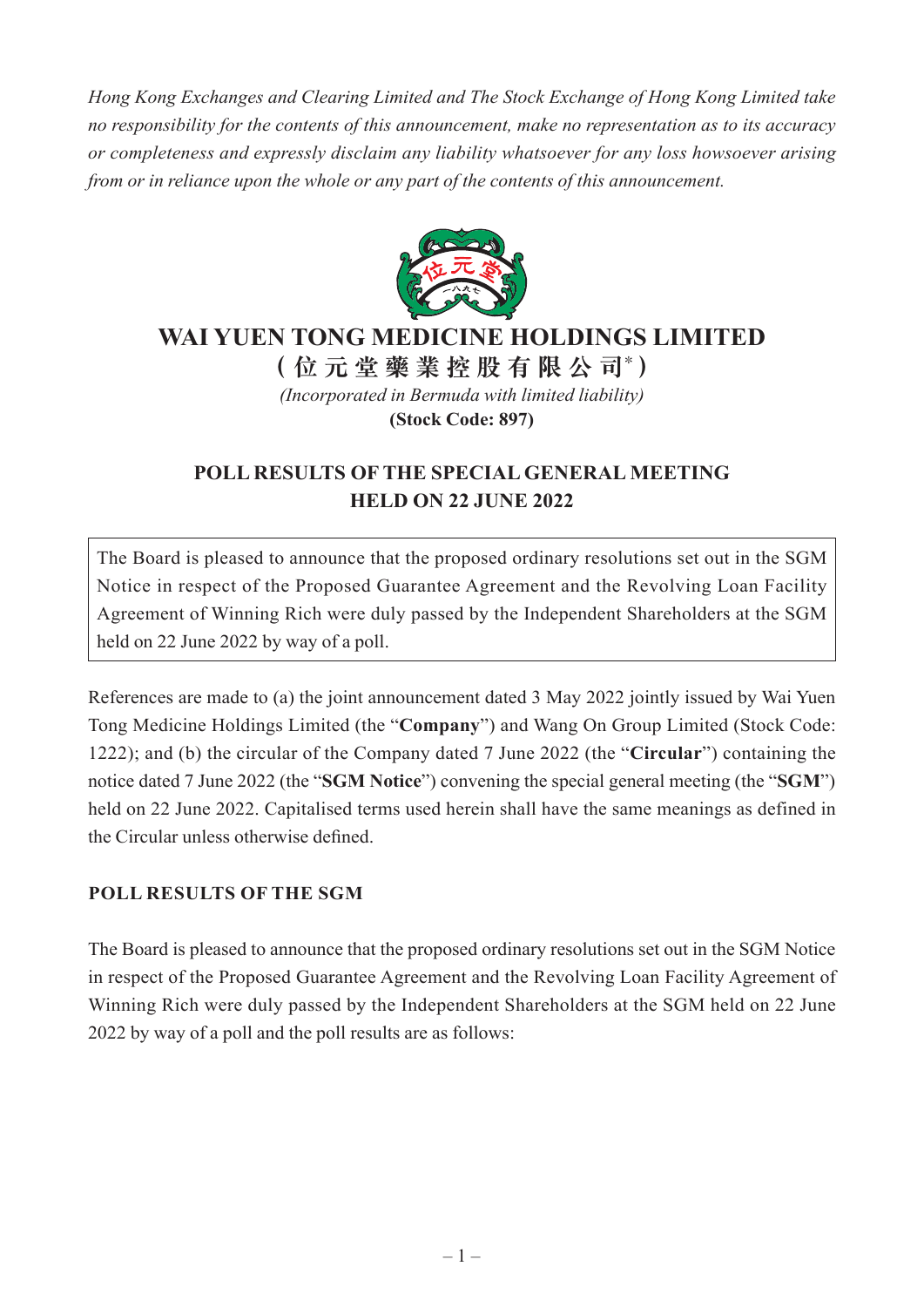| <b>Ordinary resolutions set forth</b> |            |                                                                                                                                                                                                                                                                                                                                                                                                                                                                                                                                                                                                                                           | <b>Number of Shares</b><br>(Approximate %) |                       | <b>Total number</b><br>of Shares |
|---------------------------------------|------------|-------------------------------------------------------------------------------------------------------------------------------------------------------------------------------------------------------------------------------------------------------------------------------------------------------------------------------------------------------------------------------------------------------------------------------------------------------------------------------------------------------------------------------------------------------------------------------------------------------------------------------------------|--------------------------------------------|-----------------------|----------------------------------|
| in the SGM Notice                     |            | For                                                                                                                                                                                                                                                                                                                                                                                                                                                                                                                                                                                                                                       | <b>Against</b>                             | voted $(\%)$          |                                  |
| 1.                                    | (a)        | To approve, confirm and ratify the<br>Proposed Guarantee Agreement<br>(as defined in the Circular) and the<br>transactions contemplated thereunder<br>and the implementation thereof; and                                                                                                                                                                                                                                                                                                                                                                                                                                                 | 36,820,000<br>(99.19%)                     | 300,282<br>$(0.81\%)$ | 37,120,282<br>$(100.00\%)$       |
|                                       | (b)        | to authorise any one director of<br>the Company (the "Director") to<br>enter into the Proposed Guarantee<br>Agreement on behalf of the Company<br>and do all such acts and things as the<br>Director in his/her sole and absolute<br>discretion deems necessary, desirable<br>or expedient to implement, give effect<br>to and/or complete the Proposed<br>Guarantee Agreement (as defined<br>in the Circular) and the transactions<br>contemplated thereunder. <sup>#</sup>                                                                                                                                                              |                                            |                       |                                  |
| 2.                                    | (a)<br>(b) | To approve, confirm and ratify the<br>Revolving Loan Facility Agreement<br>(as defined in the Circular) of<br>Winning Rich Investments<br>Limited ("Winning Rich") and the<br>transactions contemplated thereunder<br>and the implementation thereof; and<br>to authorise any Director to do all such<br>acts and things as the Director in his/<br>her sole and absolute discretion deems<br>necessary, desirable or expedient<br>to implement, give effect to and/or<br>complete the Revolving Loan Facility<br>Agreement (as defined in the Circular)<br>of Winning Rich and the transactions<br>contemplated thereunder. <sup>#</sup> | 36,820,000<br>(99.19%)                     | 300,282<br>$(0.81\%)$ | 37,120,282<br>$(100.00\%)$       |

*# Note: The full text of the above resolutions proposed at the SGM is set out in the SGM Notice.*